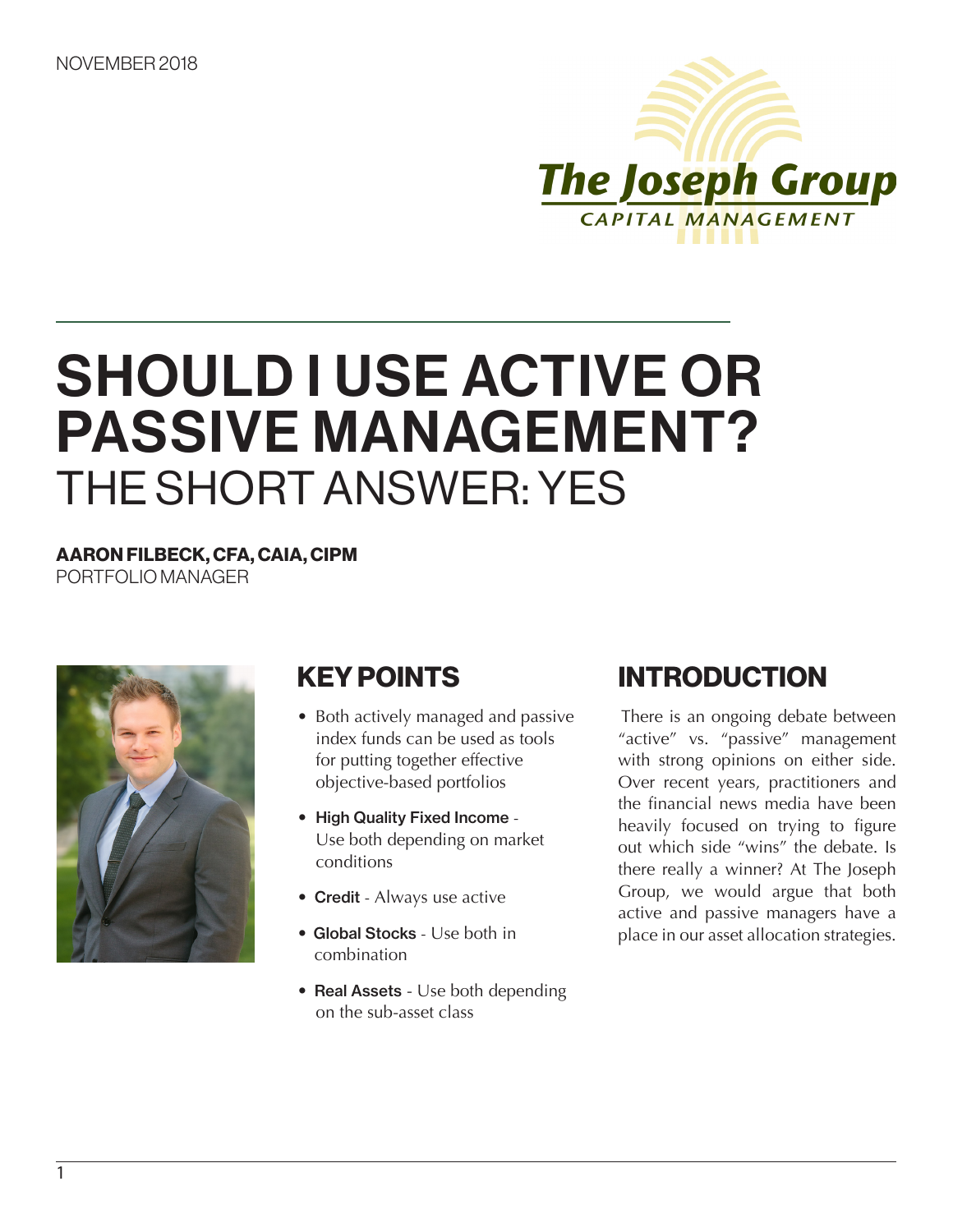### DEFINING ACTIVE AND PASSIVE

A passive manager's goal is to closely track a market index in the cheapest way possible. In other words, if Company A is 5% in an index, Company A will be 5% in a passive manager's portfolio. The objective is to mirror the same risk and return characteristics as the index.

An active manager has multiple goals, one of which is to outperform an index. If Company A is 5% of an index but the active manager dislikes this particular company, the manager could own a smaller percentage or simply altogether avoid owning it in their portfolio. The objective is to provide an investor with returns over and above an index, net of all fees and expenses.

# ASSET CLASSES

At The Joseph Group, whether or not we use an active or passive manager depends on the asset class or prevailing market conditions. As a reminder, we look at the universe in five asset classes: High Quality Fixed Income, Credit, Global Stocks, Real Assets, and Dynamic. The following paper will walk through each of the first four asset classes; by definition, any funds in our Dynamic allocation will typically be actively managed.

### High Quality Fixed Income (Bonds)

#### *We believe using both active and passive management in High Quality Bonds depending on the prevailing market environment.*

One of the most popular bond indexes is the Bloomberg Barclays U.S. Aggregate Bond Index, known as "The Agg." The Agg owns bonds with high credit ratings, such as U.S. Treasury, mortgage-backed, and corporate bonds. The chart below from Guggenheim shows the index is made up of different types of bonds, but approximately 69% of the bonds in the index are government-related.



#### *Source: Guggenheim*

A bond's total return comes from two primary sources: interest income and changes to the current bond price. An active manager has the ability to add value by taking advantage of both. First, the active manager can own a higher allocation to non-government sectors, such as corporate bonds. This generates additional income for investors, which can be a driver of outperformance in many market environments. Second, the manager can actively shift their portfolio's duration, or the underlying bond price's sensitivity to interest rates. Remember, bond prices move in the opposite direction of interest rates. By changing the duration of the portfolio, the active manager can either protect from rising interest rates or take advantage of falling interest rates.

We think it makes sense to have active managers in High Quality Bonds when market interest rates are either steady or increasing in a normal market environment. Since most active managers own less U.S. Treasuries than the index, their portfolios tend to pay investors a higher rate of income, which drives outperformance when market interest rates are stable. Additionally, active managers typically make small duration changes, adding additional sources of outperformance when markets are functioning normally.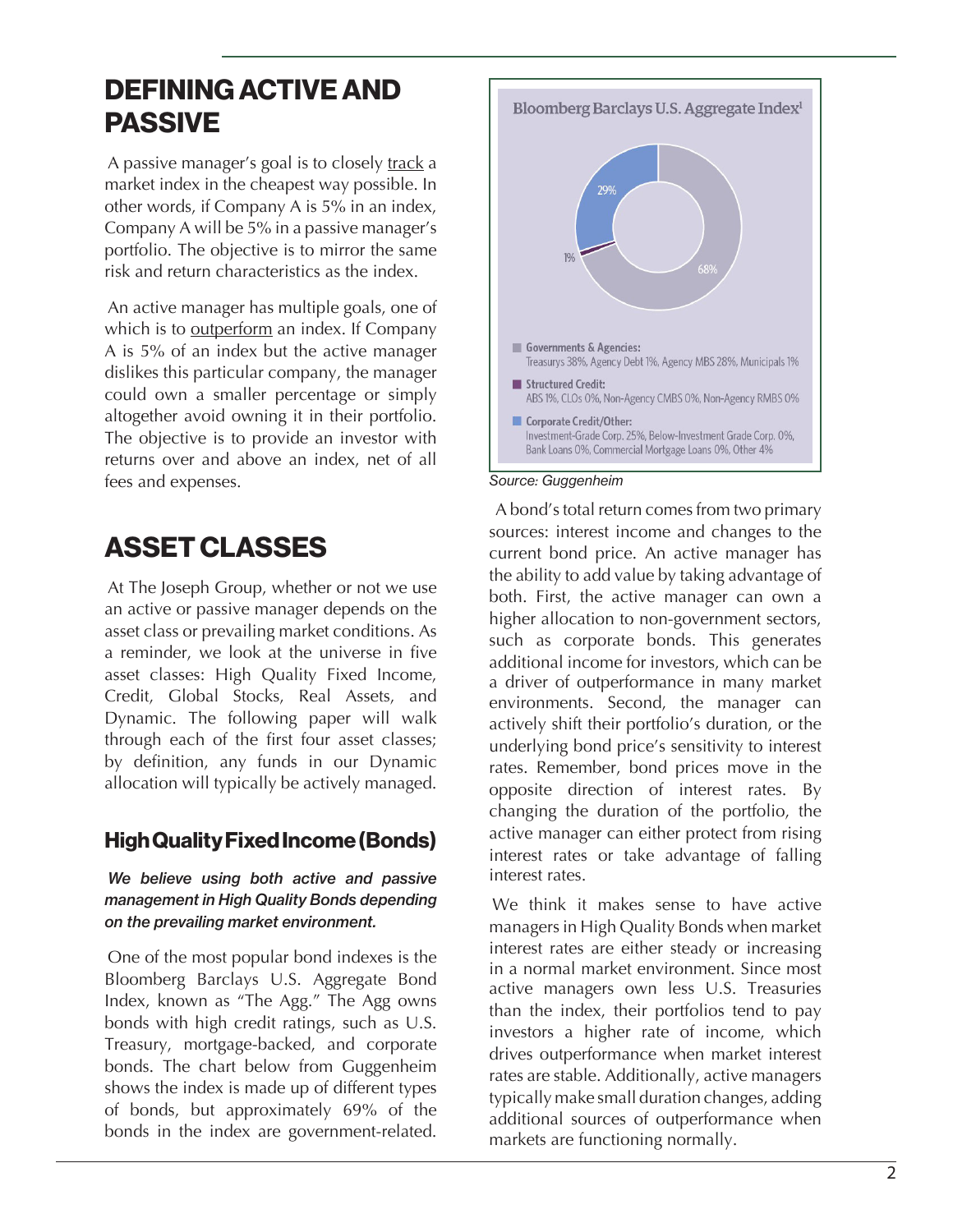We think it makes sense to have passive managers in High Quality Bonds when market interest rates are falling in a declining economy and stock market. In a period of stress, we ultimately want the highest quality bonds possible, such as government bonds. We believe gaining government bond exposure in the cheapest way possible, i.e. through an index fund, is the best way to position a High Quality Bond allocation in such an environment.

### **Credit**

#### *We believe using active management in Credit almost always makes the most sense for client portfolios.*

There are several Credit, or "high yield," indexes available for investors, but one of the broadest is the Bank of America Merrill Lynch High Yield Master Index. Unlike The Agg, the bonds in this index focus on corporate rather than government bonds, and these corporate bonds have low credit ratings, otherwise known as below investment-grade or "junk bonds."

There are two primary reasons we want to be active in Credit.

- Index Construction Most Credit indexes give the highest weight to the companies with the largest amount of debt outstanding. When talking about passive management in Credit, we will often ask our clients: do you want the highest weight in your portflio to be the most indebted company, simply because that company has borrowed the most? (The correct answer is no!)
- Can You Really Be Passive? Even the most popular indexes in this asset class are very difficult to fully replicate and track performance – i.e., the purpose of passive management. Some of the largest passive index mutual funds and exchange trade funds (ETFs) have underperformed the Bank of America Merrill Lynch High Yield Master Index…the very index they were designed to track!

Credit tends to be a place where active management does extremely well relative to passive management. An active manager has the ability to ignore the inefficient construction of a high yield index and still generate attractive returns. An active manager can buy the most credit-worthy companies, while a passive manager will simply buy bonds from the companies who have issued the most debt.

### Global Stocks

#### *We believe using both active and passive management in Global Stocks makes sense for client portfolios.*

One of the most popular global stock market indexes is the MSCI All Country World Index (ACWI). The MSCI ACWI gives investors a broad-based representation of large and mid-sized companies all around the world. A pie-chart from JPMorgan Asset Management shows the United States currently representing a little more than half of the index. Other developed markets, such as Europe and Japan, and emerging markets, such as China and India, represent the other half.



*Source: JPMorgan Asset Management*

According to our research, active manager outperformance is cyclical. Passive management is always low cost, but we have found three key environments where active management has been able to overcome the cost hurdle.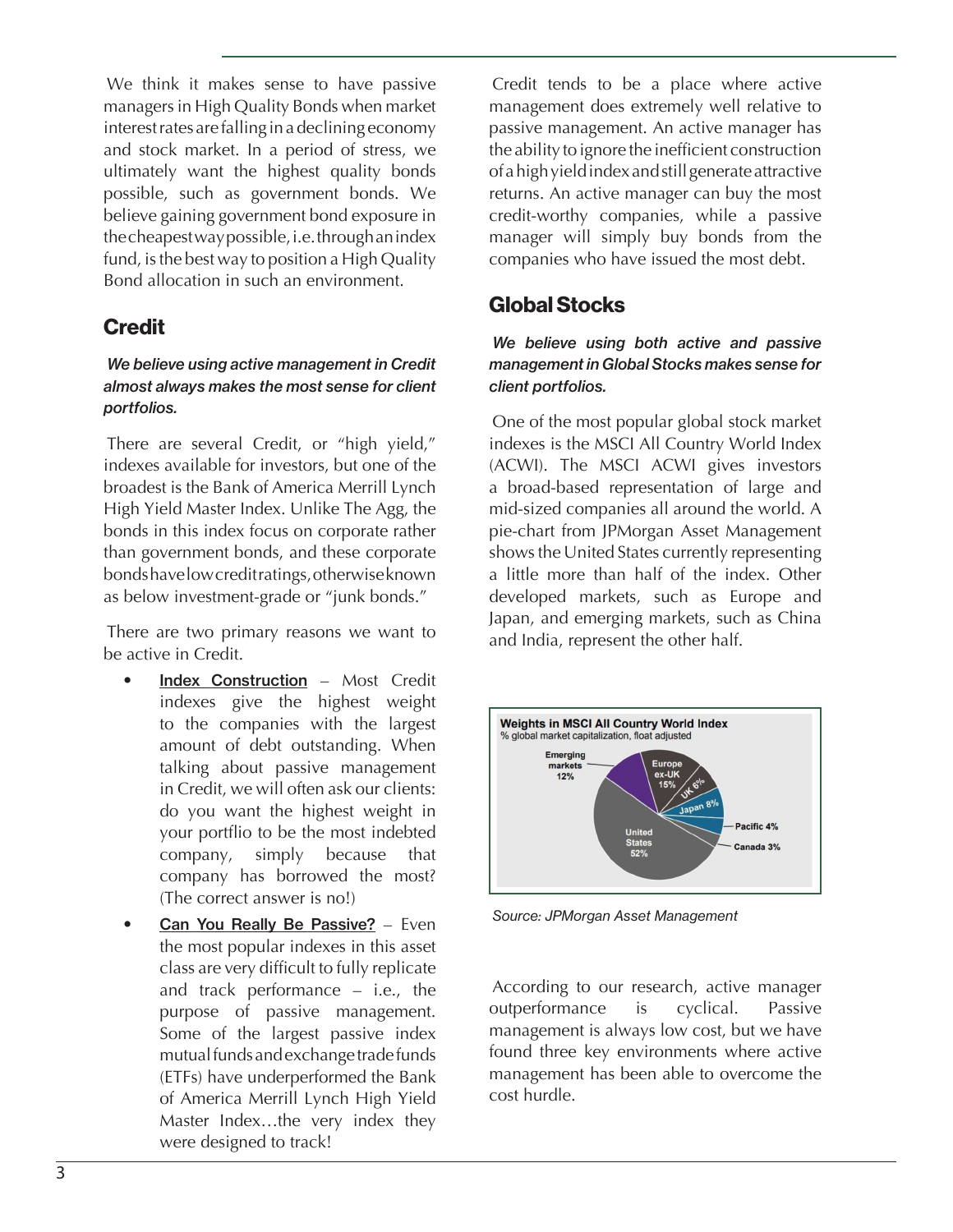- 1. Smaller vs. Larger The largest company in the index often attracts the most attention from the investing public, which makes it difficult for an active manager to gain unique insight into the company. This forces most active managers to hunt for smaller, more overlooked companies within an index. In an environment where smaller companies perform better than larger companies, active managers benefit.
- **2.** Cheap vs. Expensive Whether a growth or value investor, most active managers tend to pay attention to valuations. In other words, when comparing a company's price-toearnings (P/E) ratio, most active managers favor lower P/E ratios to higher ones. In an environment where lower P/E stocks ("cheap") outperform higher P/E stocks ("expensive"), active managers also tend to benefit.
- 3. Down vs. Up Markets  $-$  by definition, a passive manager seeks to remain fully invested and will capture all of the upside and all of the downside of an index. Active managers, on the other hand, almost always have some level of cash in their portfolios. This cash can protect capital in a down market environment while potentially giving the manager the opportunity to "buy low" in periods of market stress.

We think it makes sense to use active management in Global Stocks in two environments. First, we want active in times when market valuations look expensive. An active manager has the ability to find companies with more attractive valuations and potentially avoid those which look expensive. Second, we would favor active when looking to "play defense" and want downside protection. We would rely on a strong active manager to leverage their flexibility to protect capital for our clients.

We use passive management when we want full exposure to the market as cheaply as possible. Using passive managers gives us portfolio flexibility. First, passive index funds and ETFs often have much lower costs than active managers. By using some cheaper index funds in certain places, we can then "pay up" for good active management in other places while keeping total portfolio costs low. Second, using index funds is a great way to be tactical and "play offense" in portfolios. While active managers have the ability to protect on the downside, they may give up some upside potential to do so. By definition, a passive manager should capture all of the market's upside.

### Real Assets

When we allocate to Real Assets across our portfolios, we divide the asset class into three sub-categories:

- **Commodities**
- Global Real Estate
- Global Infrastructure

Being an active or passive manager in Real Assets really depends on the composition of these three sub-asset classes. Each has different indexes associated with them, so making the decision to be active or passive is more complex. Before deciding whether or not to be active or passive in any of these sub-asset classes, choosing the correct benchmark is very important.

#### *We believe using active management in Commodities makes sense for client portfolios.*

There are multiple commodity indexes available to investors, but all of them have different weighting methodologies. Additionally, there is no agreed upon benchmark amongst the investment community. The actual commodities market is also very inefficient relative to other markets.

Some commodities managers buy physical commodities (imagine a portfolio manager collecting and storing physical gold coins or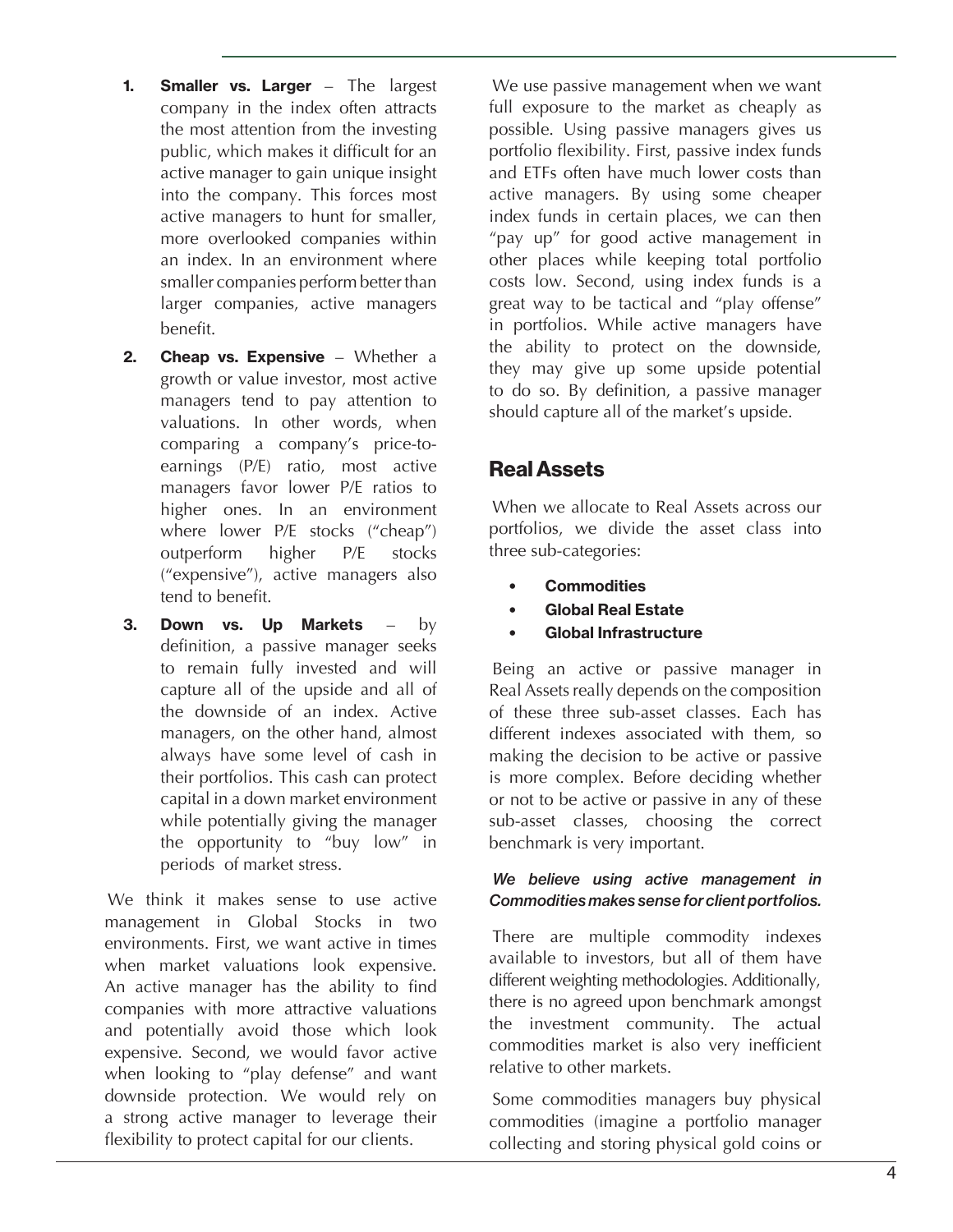bushels of wheat), while others use derivative markets to gain desired exposure to a particular commodity (a portfolio manager may not own an oil rig, but they can buy oil derivative contracts which will move like the price of oil.) As a result of these structural challenges, it is difficult to be truly passive in this market, and we believe active management makes more sense.

#### *We believe using active or passive management in Global Real Estate makes sense for client portfolios.*

We invest in global real estate securities through Real Estate Investment Trusts (REITs), which are traded on public stock exchanges like a regular stock. As a result, the same rules apply to the global real estate market as they do Global Stocks. In other words, performance of active and passive can be cyclical and using both can make sense for client portfolios depending on the objective.

#### *We believe using active or passive management in Global Infrastructure makes sense for client portfolios.*

Like commodities, there can be multiple definitions for global infrastructure, so choosing an index can be a complicated process. In the table below, Morgan Stanley Investment Management displays some of the most popular global infrastructure indexes, and how they differ from one another. We often see global infrastructure indexes with a high concentration in a particular sector, such as utilities or energy, while others may have a higher weight to a particular region in the world.

| <b>INDEX</b>                         | <b>DOW JONES</b><br><b>RROOKFIFLD GLORAL</b><br><b>INFRASTRUCTURE</b><br><b>INDEX</b>                                                        | S&P GLORAL<br><b>INFRASTRUCTURE</b><br><b>INDEX</b>                                                                                                                                                                                                            | <b>MSCLACWI</b><br><b>INFRASTRUCTURE</b><br><b>INDEX</b>                                                                                                                             | <b>MACOUARIE GLOBAL</b><br><b>INFRASTRUCTURE</b><br>100 INDEX                                           | <b>ETSE GLORAL CORE</b><br><b>INFRASTRUCTURE</b><br><b>SO/SO INDEX</b>                                                                                      |
|--------------------------------------|----------------------------------------------------------------------------------------------------------------------------------------------|----------------------------------------------------------------------------------------------------------------------------------------------------------------------------------------------------------------------------------------------------------------|--------------------------------------------------------------------------------------------------------------------------------------------------------------------------------------|---------------------------------------------------------------------------------------------------------|-------------------------------------------------------------------------------------------------------------------------------------------------------------|
| Components                           | 95                                                                                                                                           | 75                                                                                                                                                                                                                                                             | 260                                                                                                                                                                                  | 100                                                                                                     | 218                                                                                                                                                         |
| Market Cap (Free-<br>Float Adjusted) | <b>\$712B</b>                                                                                                                                | <b>\$880B</b>                                                                                                                                                                                                                                                  | \$2.747B                                                                                                                                                                             | \$1,273B                                                                                                | \$1,502B                                                                                                                                                    |
| <b>Selection Criteria</b>            | Pure-play approach<br>that evaluates cash.<br>flows of companies<br>(Infrastructure)<br>operations must<br>account for greater<br>than 70%). | Stocks are clustered<br>across three sectors.<br>Combination of GICS<br>sectors). 15 stocks<br>come from Energy with<br>their weight capped<br>at 20%. 30 each come<br>from Transportation<br>and Utilities, with their<br>total weights capped<br>at 40% each | Infrastructure<br>companies that<br>fall into one of five<br>groups (combination<br>of GICS sectors):<br>Telecommunications.<br>Utilities, Energy,<br>Transportation.<br>and Social. | Based on revenue<br>analysis by Macquarie<br>Cover 50% must come<br>from infrastructure<br>operations). | Stocks are grouped<br>across three sectors.<br>Combination of ICR<br>subsectors): 50% from<br>Utilities, 30% from<br>Transportation, and<br>20% from Other. |
| Focus                                | Pure-play core<br>infrastructure                                                                                                             | Broad-based<br>infrastructure<br>exposure                                                                                                                                                                                                                      | <b>Broad-based</b><br>Infrastructure<br>exposure and related<br>husinesses                                                                                                           | 100 largest<br>constituents and<br>heavily weighted<br>towards Utilities                                | Broad-based, Utilities-<br>centric exposure                                                                                                                 |
| <b>Regional Exposure</b>             | Americas: 59.4%<br><b>EMEA</b> - 26.4%<br>Asia: 8.6%<br>Australia: 5.6%                                                                      | Americas: 43.9%<br><b>EMEA: 34.6%</b><br>Asia: 10.8%<br>Australia: 10.6%                                                                                                                                                                                       | Americas: 46.6%<br>EMEA: 30.0%<br>Asia: 20.2%<br>Australia: 3.1%                                                                                                                     | Americas: 58.5%<br><b>FMFA: 276%</b><br>Asia: 10.7%<br>Australia: 3.3%                                  | Americas: 57.1%<br><b>FMFA</b> 18.8%<br>Asia: 17.1%<br>Australia: 7.0%                                                                                      |

*Source: Morgan Stanley Investment Management*

Regardless of the index, active vs. passive performance within Global Infrastructure exhibits cyclicality. We believe an active or passive manager can make sense for a client depending on the objective.

### **CONCLUSION**

Overall, we strongly believe active and passive management have the ability to complement each other in a diversified portfolio. Rather than making it an either/or decision, we look at both active and passive as effective tools to help our clients reach their objectives. To summarize:

- High Quality Fixed Income Use both depending on market conditions
- Credit Always use active
- Global Stocks Use both in combination
- Real Assets Use both depending on the sub-asset class

Before we even start with selecting an active or passive manager, we have to first start with defining our thesis. Are we playing defense? Offense? Is this a short-term move or a long-term move? What are the costs of using this active or passive manager?

Additionally, we also must keep the purpose of our portfolios in mind when thinking about using active or passive managers. We may not come to the same conclusion in one strategy vs. another when we factor in the objective of the strategy.

*Visit www.josephgroup.com to learn more!*